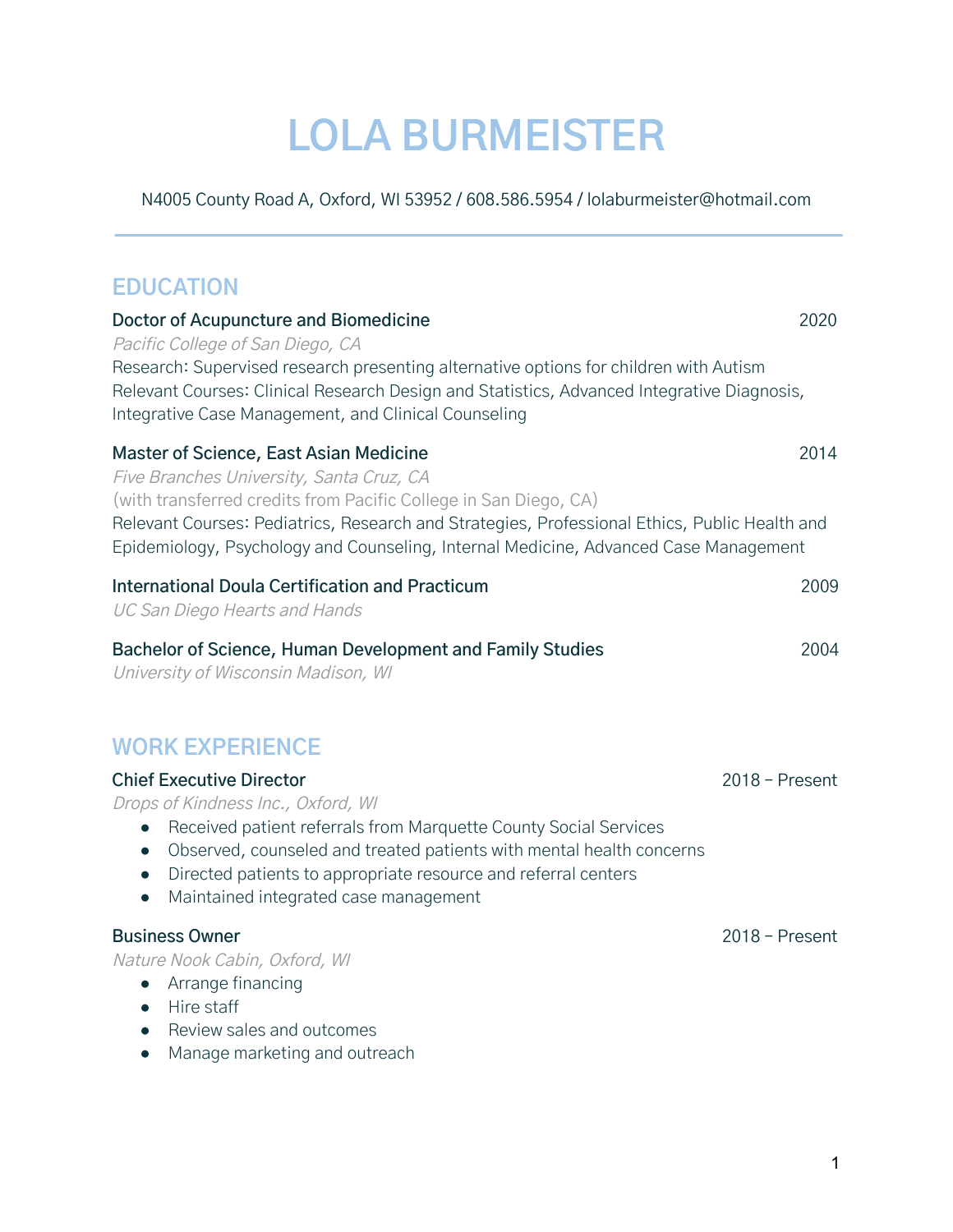#### **Licensed Acupuncturist** 2015 – Present

One Well Acupuncture Clinic, Oxford, WI

- Provide clinical acupuncture services after comprehensive intake and diagnosis in private practice clinic
- Implement treatment plan and assess patient outcomes for continuum of care or referral for integrated case management
- Prescribe herbal formulas and dietary therapy where necessary

#### **Doula** 2009 – Present

Self-employed, San Diego, CA, Santa Cruz, CA, and Madison, WI

- Provide one-on-one support for women and their partners during childbirth, collaborate with nurses, midwives and physicians
- Assist in pain management using re-positioning, acupressure, or acupuncture
- Provide lactation support, postpartum care and pediatric care

## **Senior Intern** 2012 – 2014

Mental Health Client Action Network (MHCAN), Santa Cruz, CA

● Diagnosed imbalances and advised on issues such as food therapy, herbal interventions, and supplements to improve daily living

## **Bilingual Inclusion Specialist** 2006 – 2008

Santa Barbara Family Care Center, Santa Barbara, CA

- Assessed needs of families and children through sensitive interviewing
- Assisted educators and care providers to adapt environments and curriculum to include all students equally
- Provided resource and referrals based on presentation of the family and desired goals and future projected outcomes

## **Elementary School Teacher** 2005

Harding Elementary, Santa Barbara, CA

- Listened to student concerns about academic, emotional or social problems
- Used strength-based approach to support resilience and focus outcome-based mediation
- Mediated student/teacher and teacher/parent relationships in conflict
- Connected families and children with area resources and referral options.

## **Youth Counselor, Group Leader** 2004 – 2005

Briar Patch Shelter, Madison, WI

- Provided mediation for multicultural children and families in crisis
- Employed areas of behavioral psychology and solution-focused questioning to draft collective goals of care
- Lead group activities for "care net"; a multicultural and inclusive response to social wellness